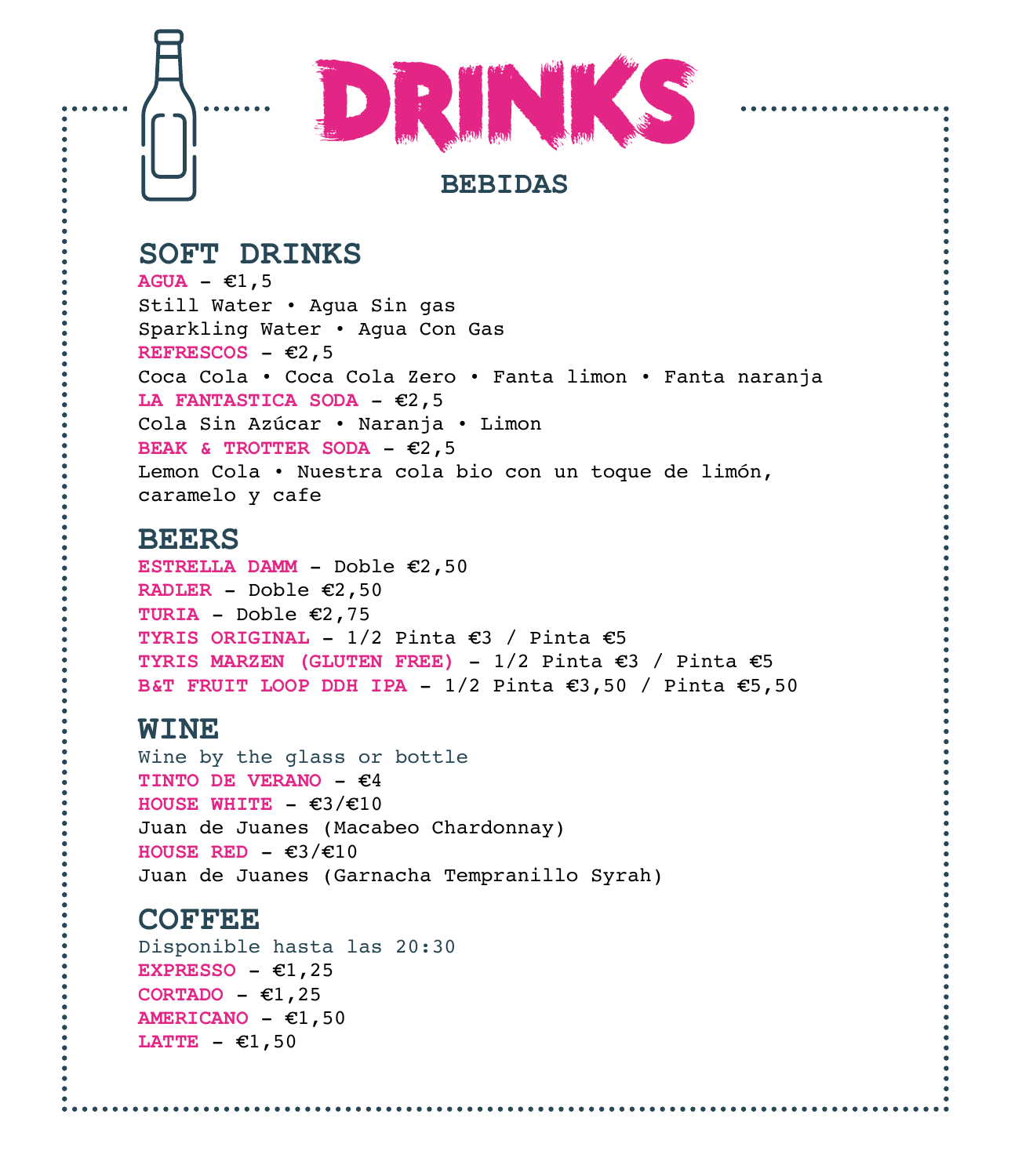

### **PARA COMPARTIR**

## **NACHOS**

Southern style corn Nachos with all the trimmings Nachos de maiz al estilo sureño con sus toppings,  $\epsilon$ 8 **SMOKED PULLED PORK** -  $\mathcal{A}\mathcal{A}\mathcal{A}$  - (5,6,7) **CHILI CON CARNE** -  $\mathcal{J} \mathcal{J}$  - (5,7)

#### **CHEESE FINGERS**

Crunchy smoked Mozzarella Cheese Fingers with your choice of sauce • Crujientes dedos de queso Mozzarella ahumada con tu elección de salsa.  $\epsilon$ 8 **TEXAS BBQ** - **(3,6) GARLIC PARM** - **(3,5,6)**

#### **PORK BELLY BITES**

Crunchy 24h pork belly bites with your choice of sauce Crujientes mordiscos de Pancetta de cerdo de 24 horas, con tu elección de salsa,  $\epsilon$ 8 **HONEY MUSTARD** - **(6,7) TEXAS BBQ** - **(6) GARLIC PARM** - **(3,5,6) BUFFALO & BLUE CHEESE DIP -**  $\mathcal{A}$  $\mathcal{A}$  **- (2,5) +** $\epsilon$ **1.50** 

#### l.<br>L **CHICKEN WINGS**

Cooked low & slow, served with your choice of sauce Cocinadas a baja temperatura con tu election de salsa,  $\epsilon$ 9 **HONEY MUSTARD** - **(6,7) TEXAS BBQ** - **(6) GARLIC PARM** - **(3,5,6) BUFFALO & BLUE CHEESE DIP** -  $\mathcal{A}$   $\mathcal{A}$  - (2,5) + $\epsilon$ 1,50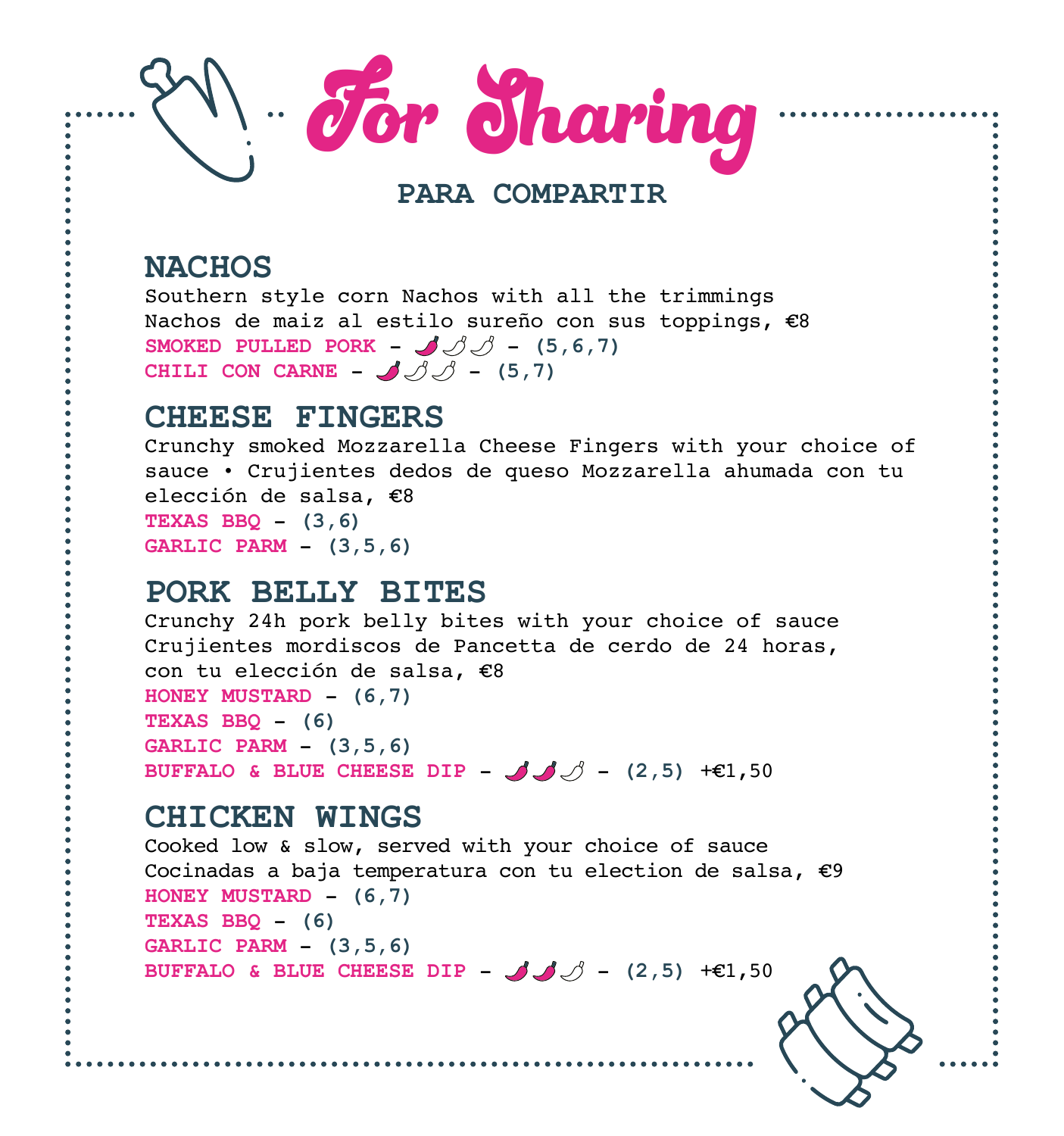burgers



#### **HAMBURGUESAS 100% AMERICANAS**

**DON'T FORGET TO ADD; SLAW €1, FRENCH FRIES €1 OR SWEET POTATO FRIES €2 • NO OLVIDES AÑADIR; ENSALADA DE COL €1, PATATAS FRITAS €1 O PATATAS DE BONIATO €2**

**PULLED PORK** –  $\mathcal{J}$   $\mathcal{J}$  – (1,3,5,6,7) Brioche bun, Pulled Pork, Texas BBQ sauce and slaw Pan brioche, Pulled Pork, salsa Texas BBQ, ensalada de col,  $E10$ 

**BBQ CRUNCH** -  $\sqrt{3}$   $\sqrt{3}$  - (1,3,5,6,7) Brioche bun, smoked Cheddar, crispy Doritos, Texas BBQ sauce Pan brioche, Cheddar ahumado, Doritos crujiente, Salsa Texas BBQ, ¤10,25

**CLASSIC CHEESEBURGER** - **(1,3,5,6,7)** Brioche bun, Cheddar, caramelised onion, pickles & burger sauce • Pan brioche, Cheddar, pepinillos, cebolla caramelizada y salsa burger,  $£10,25$ 

**BIG PIGGY** –  $\mathcal{J}\mathcal{J}$  – (1,3,5,6,7) Brioche bun, Smash Chuck patty, Cheddar, burger sauce, pulled pork, Texas BBQ sauce • Pan brioche, carne Aguja Smash, Cheddar, salsa burger, pulled pork, salsa Texas BBQ,  $€10,50$ 

**BIG SMOKE** - **(1,3,5,6,7)**

Brioche Bun, smoked Cheddar & Gouda, caramelised onion, pickles, burger sauce • Pan brioche, quesos Cheddar y Gouda ahumado, cebolla caramelizada pepinillos y salsa burger,  $\epsilon$ 10,50

**CHILLI CHEESE** -  $JJJ = (1,3,5,6,7)$ Brioche bun, Smash Chuck Patty, Cheddar and Chili con Carne Pan brioche, Carne Aguja Smash, Cheddar y Chili con Carne,  $E11$ 

**VALENCIA** –  $\mathcal{J}$   $\mathcal{J}$  – (1,3,5,6)

Brioche bun, mature Cheddar, bacon jam, spicy Korean burger sauce • Pan brioche, queso Cheddar madurado, mermelada de bacon, salsa burger picante Coreana,  $E12$ 

**LADY LOTUS** - **(1,3,5,6)**

Brioche bun, Cheddar, Lotus cream, crunchy Lotus and maple caramelised bacon • Pan brioche, Cheddar, crema de Lotus, Lotus crujiente y bacon caramelizado en sirope de arce,  $E13,50$ 

**BOUNUT DOUGHNUT** - **(1,3,5,6,7)**

Doughnut bun, Cheddar, burger sauce, crispy bacon Pan Doughnut, Cheddar, salsa burger, bacon crujiente,  $E14$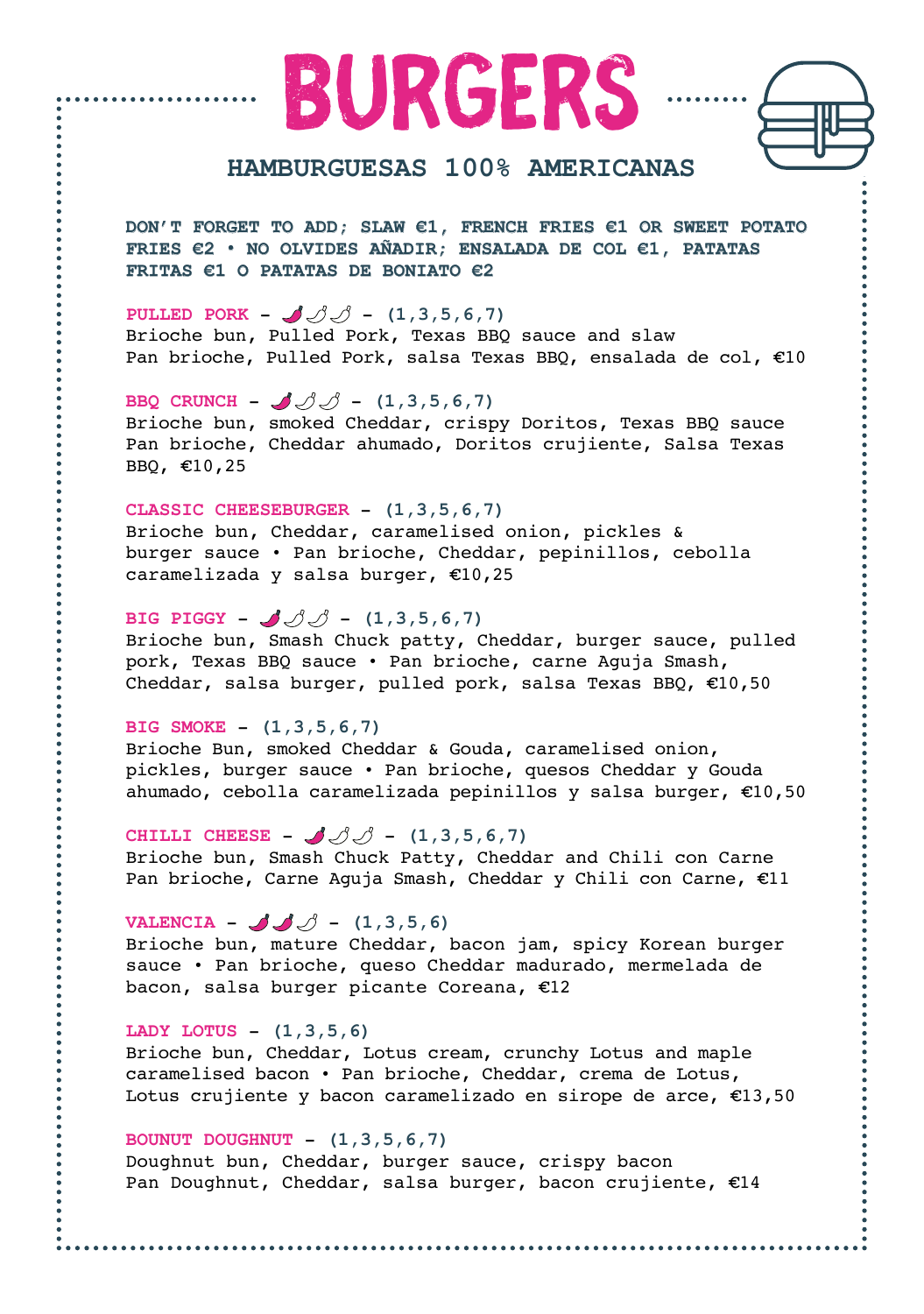



# **HAMBURGUESAS 100% AMERICANAS**

**CHOOSE YOUR BUN • ELIGE TU PAN BRIOCHE** -  $(1,3,5)$  **EXECUTE** -  $(1,3,5)$ **GLUTEN & LACTOSE FREE BUN • PAN SIN GLUTEN & LACTOSA €1**

| CHOOSE YOUR MEAT . ELIGE TU CARNE   |              |
|-------------------------------------|--------------|
| SMASHED CHUCK . AGUJA DE VACA       | €O           |
| FRIED CHICKEN . POLLO FRITO - (3)   | $\epsilon$ 0 |
| BEYOND MEAT (VEGGIE . VEGETARIANO)  | $\epsilon$ 1 |
| DRY AGED 30 DAYS . MADURADA 30 DIAS | $\epsilon$ . |

| CHOOSE YOUR EXTRAS . ELIGE TUS COMPLEMENTOS     |                 |
|-------------------------------------------------|-----------------|
| CRISPY BACON . BACON CRUJIENTE                  | $\varepsilon$ 2 |
| CANDIED BACON . BACON CARAMELIZADO              | $\epsilon$ 2,50 |
| MATURE CHEDDAR DIP . SALSA CHEDDAR MADURADO (5) | $\epsilon$ 2,50 |
| CHEESE BOMB • BOMBA DE QUESO - (3,5)            | E3              |
| MAC 'N' CHEESE PATTY . BOMBA DE MACARONI &      | $\epsilon$ 3    |
| QUESO - $(1,3,5,7)$                             |                 |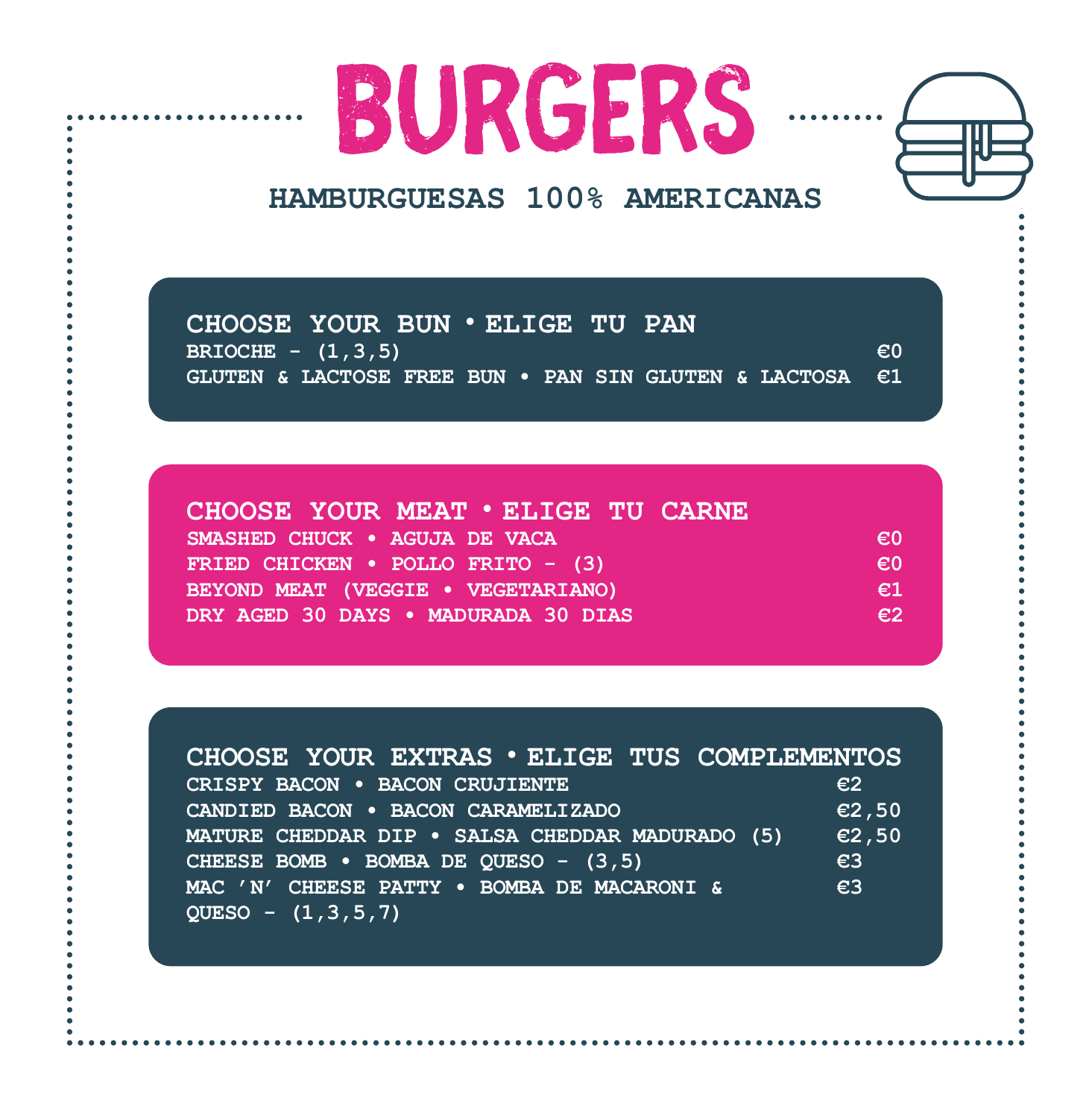# Specials



# great american burger road trip

**Join us on our Great American Burger Road Trip as we visit a new state each month, bringing you some of the most iconic dishes from across the USA. Ask your server for more details** • **Viaja con nosotros en nuestro Great American Burger Road Trip donde visitaremos un estado nuevo cada mes, con los platos mas icónicos de los Estados Unidos. Pregunta a tu servidor para mas información**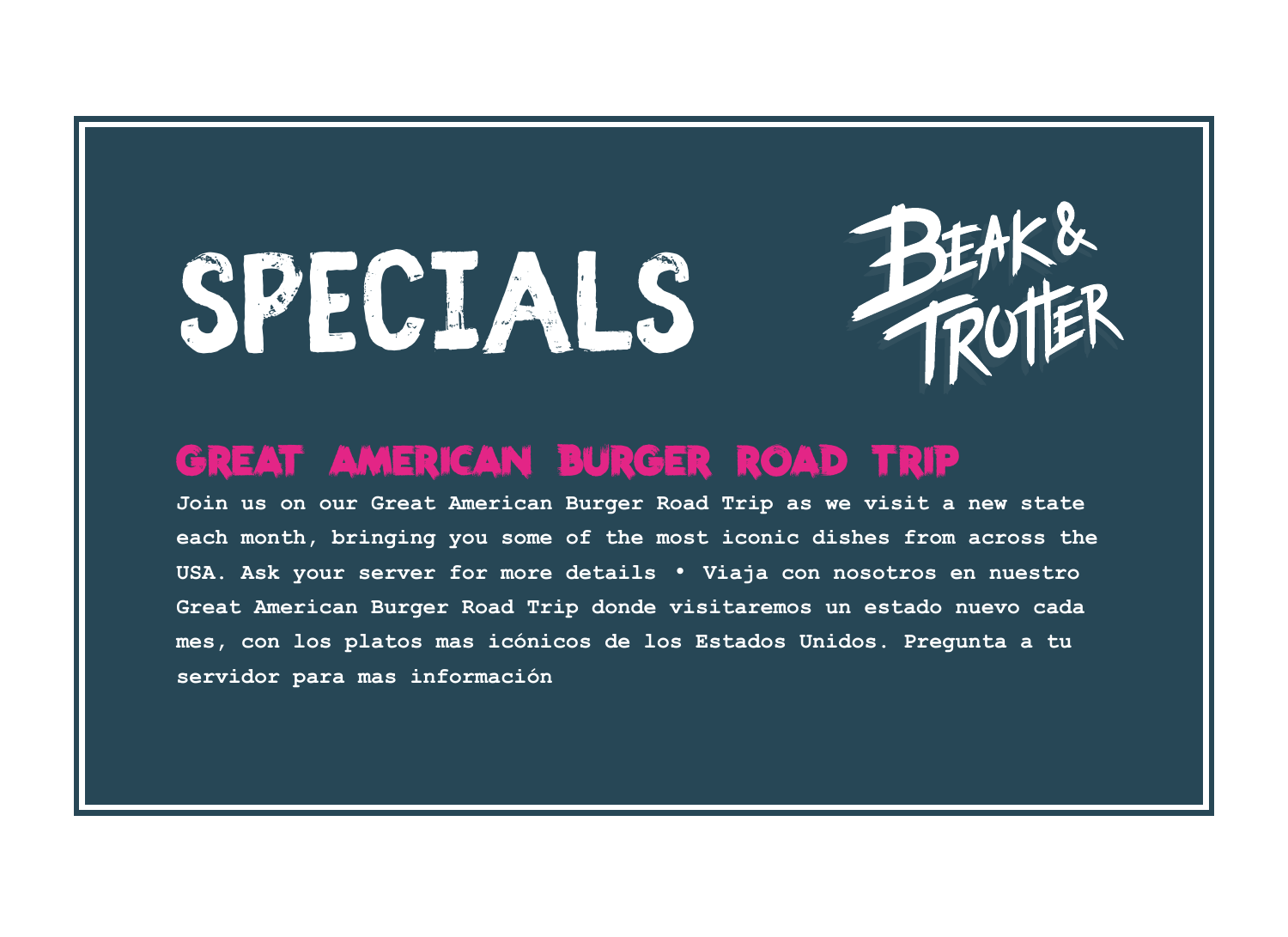# FRENCH FRIES -



## **PATATAS FRITAS**

**FRENCH FRIES** - **(3,6,7)** Hand pressed, triple cooked French Fries with burger sauce Patatas fritas tres veces con salsa burger,  $E2,50$ 

#### **SWEET POTATO FRIES** - **(3,6,7)**

Irresistibly crunchy sweet potato fries with burger sauce Crujientes patatas fritas de boniato con salsa burger,  $E4$ 

#### **GARLIC PARM FRIES** - **(1,3,5,6)**

French Fries bathed in creamy Garlic & Parmesan sauce Patatas fritas bañadas en salsa cremosa de ajo & queso parmesano,  $\epsilon$ 4 / Sweet Potato  $\epsilon$ 6

#### **PULLED PORK FRIES** - **(1,5,6,7)**

French Fries bathed in Texas BBQ sauce, Pulled Pork, bacon, manchego chesese, crispy onion and chives • Patatas fritas bañadas en salsa Texas BBQ con Pulled Pork, queso manchego, cebolla crujiente y cebollino,  $\epsilon$ 6 / Sweet Potato  $\epsilon$ 8

**CHILLI CHEESE FRIES** -  $JJ$   $\beta$  - (3,5,6,7) French Fries, Cheddar Cheese Sauce, Sour Cream, Coriander Patatas Fritas, salsa de queso cheddar, nata agria, cilantro,  $\epsilon$ 6 / Sweet Potato  $\epsilon$ 8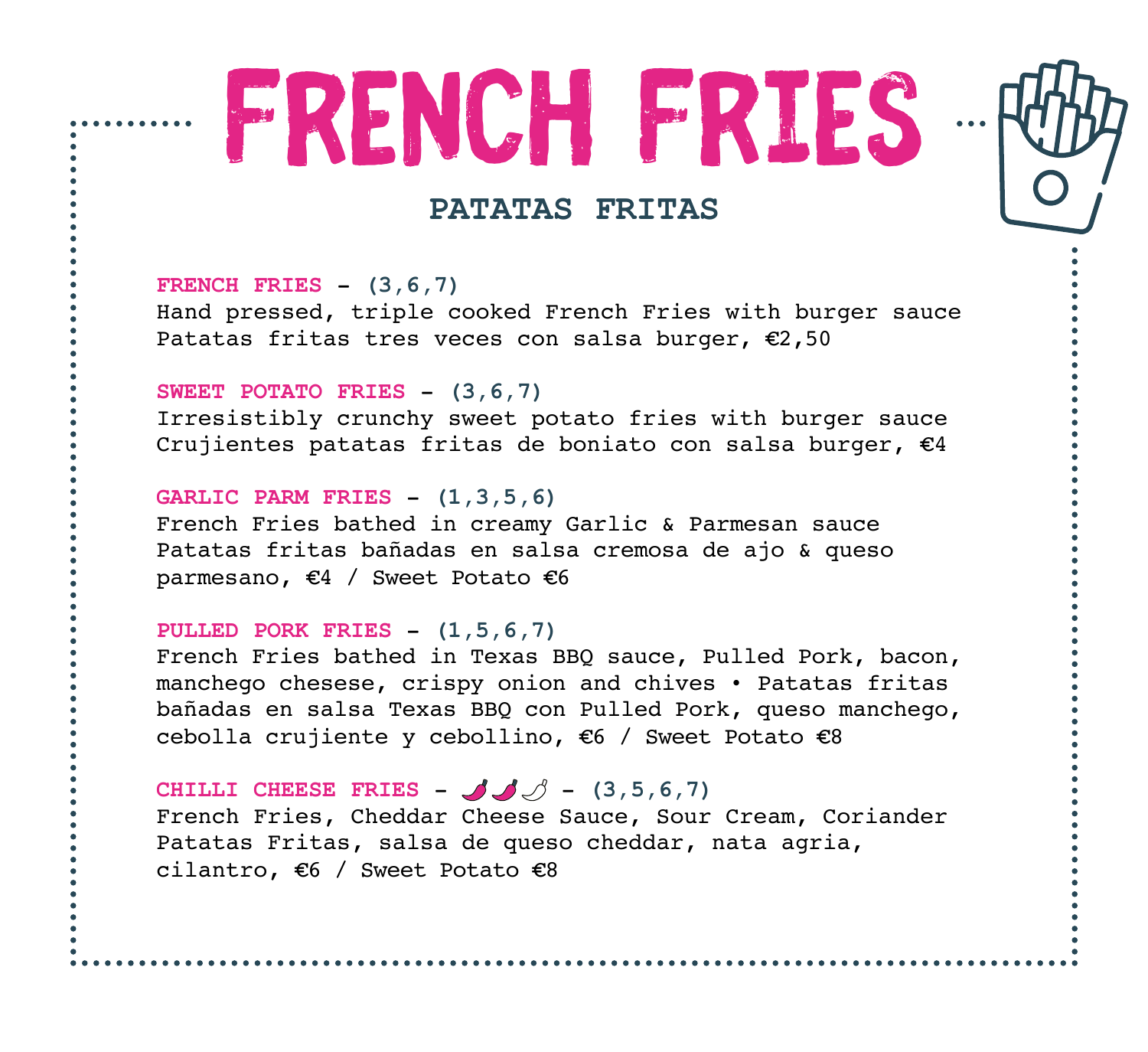

# **NIÑOS**

#### **KIDS CHEESEBURGER** - **(1,3,5)**

Single Cheeseburger (120g) with brioche bun, Cheddar and French Fries. Comes with Ketchup and Mayo served on the side Cheeseburger Clásica de un nivel de carne (120g), pan brioche, Cheddar, y patatas fritas. Viene con Ketchup y Mayonesa aparte,  $\epsilon$ 9

#### **KIDS CHICKEN BITES** - **(3)**

Large crunchy Chicken Nuggets with French Fries. Comes with Ketchup and Mayo served on the side Nuggets grandes de pollo crujiente y patatas fritas. Viene con Ketchup y Mayonesa aparte,  $\epsilon$ 9

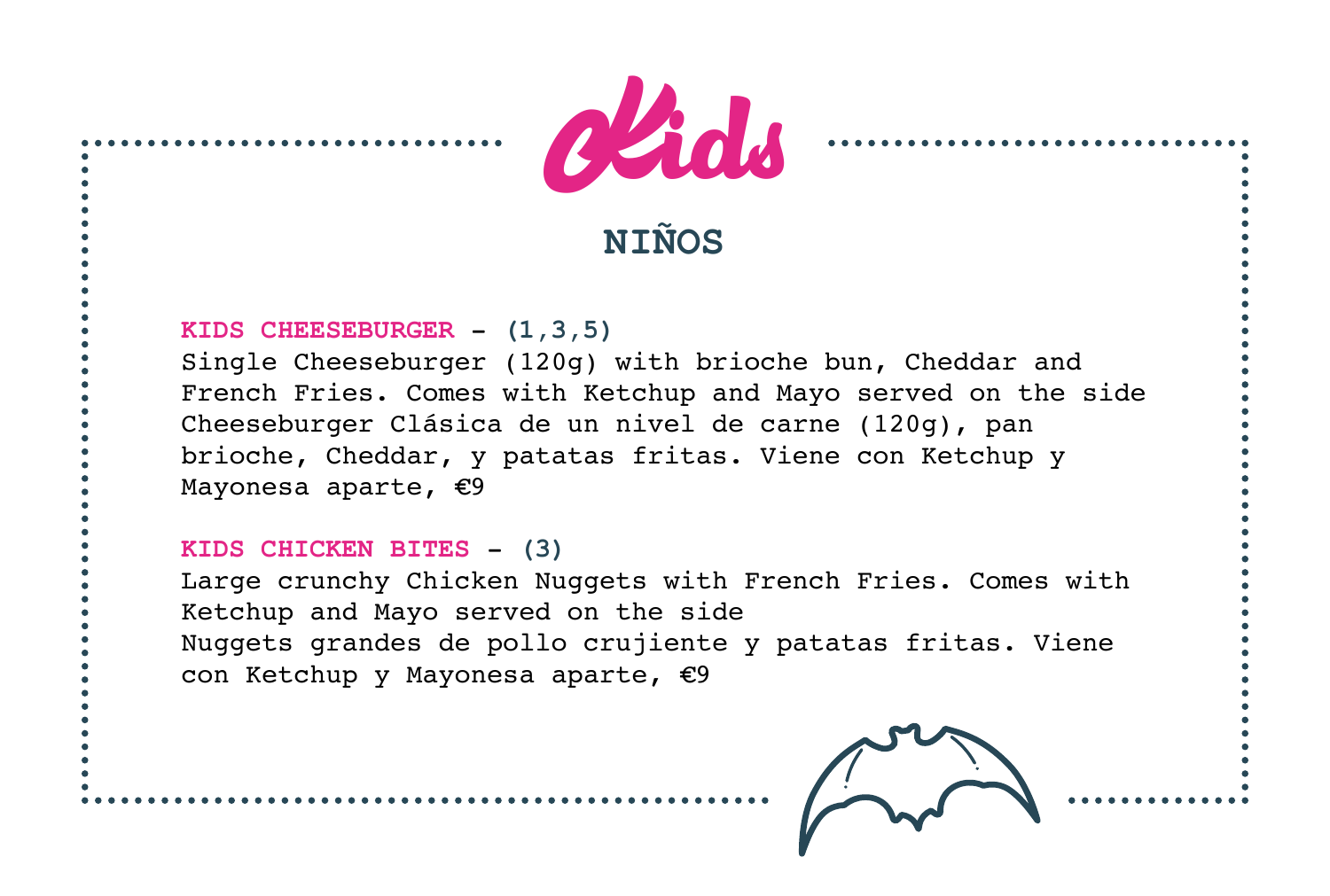

#### **CHEESECAKE** - **(1,3,5)**

Artisanal cheesecake of the month. Ask your server for more details • Tarta de queso del mes. Pregunta a tu servidor para mas información,  $E6$ 

#### **BROWNIE BOMB** - **(1,3,5)**

Artisanal lava cake of the month. Ask your server for more details • Coulant artesanal del mes. Pregunta a tu servidor para mas information,  $€6$ 

#### **COOKIE DOUGH** - **(1,3,5)**

Artisanal cookie dough of the month. Ask your server for details • Tarta de cookie dough del mes. Pregunta a tu servidor por mas info,  $€6$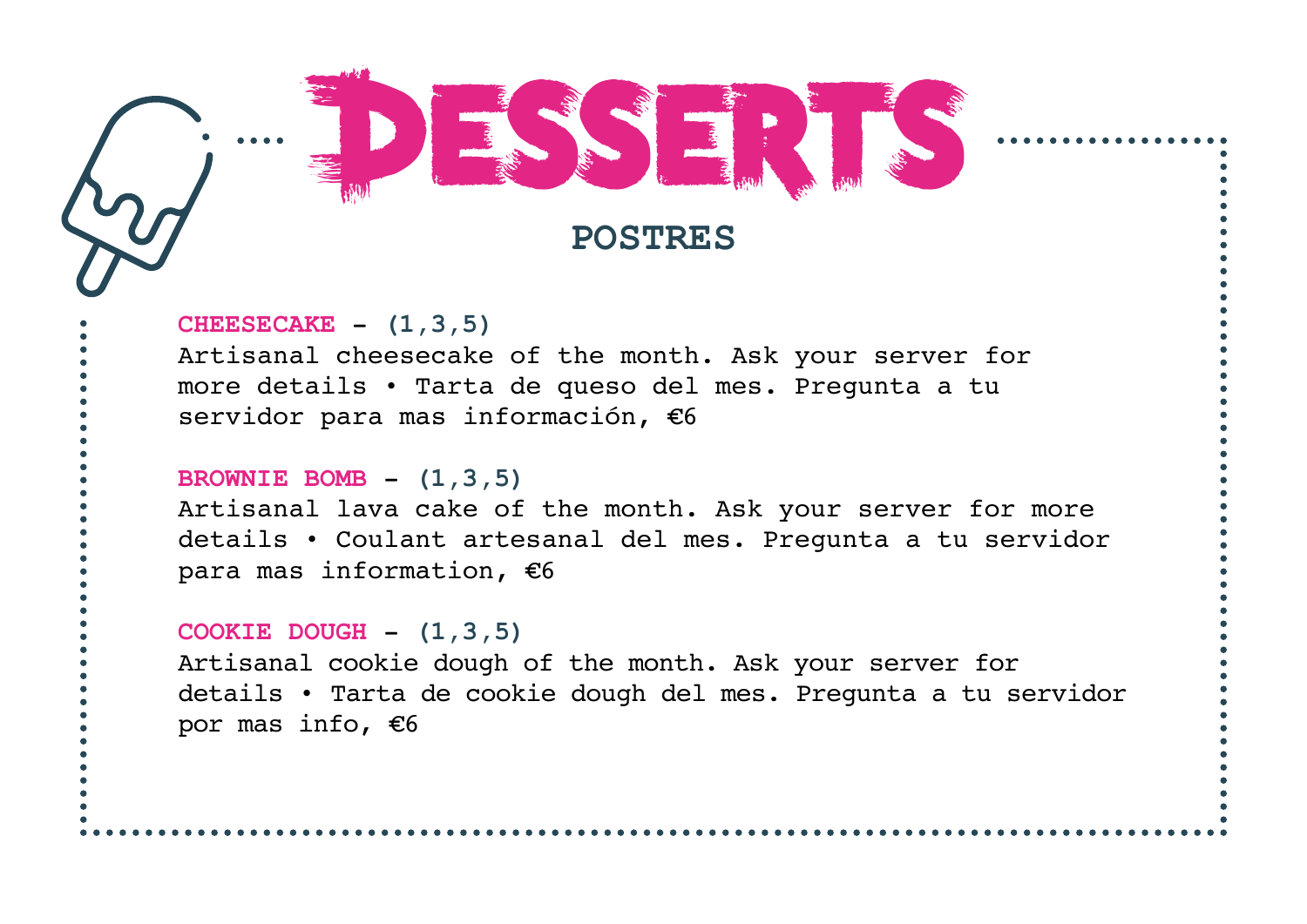

#### **SALSAS**

**BURGER** - **(3,6,7)** Classic burger sauce with BBQ, Mayo & Pickle Juice Salsa burger Clasica con BBQ, mayonesa & jugo de pepinillos,  $\epsilon$ 1

**VALENCIA** –  $\mathcal{J}$  – (1,3,5,6) Rich & spicy burger sauce from Korea Salsa burger picante de Corea,  $E1$ 

**HONEY MUSTARD** - **(6,7)** Sweet & Sticky honey & mustard sauce Dulce y pegajoso salsa de mostaza & miel,  $E1$ 

**TEXAS BBQ** - **(6)** Sweet tomato based BBQ sauce from Texas Salsa BBQ dulce a base de tomate de Texas,  $E1$ 

**GARLIC PARM** - **(3,5,6)** Creamy Garlic & Parmesan BBQ sauce Cremosa salsa BBQ de ajo & parmesano,  $E1$ 

**BUFFALO** -  $\mathcal{A} \mathcal{A}$  - (2,5) Spicy classic Buffalo sauce Salsa picante de Buffalo clasica, €1

**BLUE CHEESE DIP** - **(5)** Melt-in-your-mouth blue cheese sauce Deliciosa salsa de queso azul,  $£1,50$